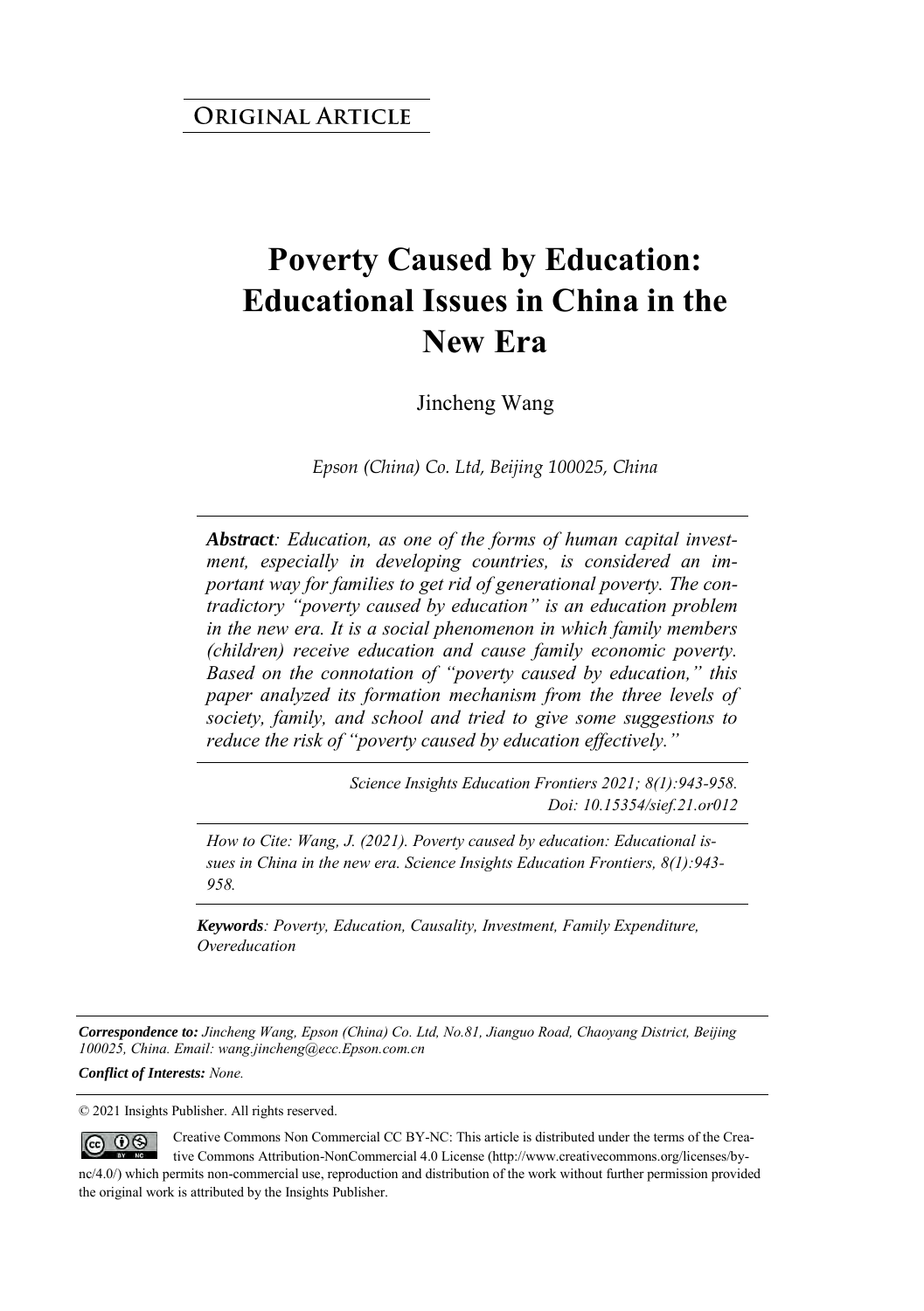## **Question**

N the 1960s, a new economic theory emerged rapidly in the latest technological revolution and industrial structure changes: human capital theory. The theory believes that human capital accumulation is the source of economic growth. Through N the 1960s, a new economic theory emerged rapidly in the latest technological revolution and industrial structure changes: human capital theory. The theory believes that human capital accumulation is the source of economi productivity and increasing income, reducing income inequality, and promoting the equalization of income among all social strata. It is the main pathway of national and personal development.

Under the advocacy of human capital theory, education is regarded as the most basic human capital investment. According to statistics, the education expenditure of developed countries in Europe and the United States accounts for about 11% of the country's public financial expenditure, of which 15.8% in the United States and only 8.2% in Japan are the two extremes. In emerging countries, education expenditures in China and India account for 13%-15% of public fiscal revenues and show an upward trend year by year (https://m.sohu.com/a/351989284\_550966/). This shows that education development has become the main action plan and policy focus of all countries to fight against poverty.

However, "poverty caused by education" has become a hot topic in recent years and has attracted widespread attention in various fields. On the one hand, lowincome families hope to get rid of poverty entirely by allowing their children to receive education, and on the other hand, they fall into a more impoverished state because of high education costs. This phenomenon, which seems to violate common sense, is an abnormality that occurs under the combined effect of cultural inclination and the education system. This paper considered and discussed the abnormal phenomenon of "poverty caused by education" and aimed to explore its specific reasons, propose solutions to reduce education risks, and provide specific support for promoting educational equity.

## **The Meaning of "Poverty Caused by Education"**

## *Definition of Poverty Caused by Education*

"Poverty caused by education" is not a recent phenomenon. Scholars have studied it as early as the beginning of the 21st century. Chengxin Wang and Gefang Wang (2003) from China discussed road "poverty caused by education" earlier. They believed that education consumption is one of the new poverty-causing factors in rural areas; high education expenses had caused some rural families to fall into poverty. Although they did not elaborate on the concept of "poverty caused by education," they gave a particular explanation of the phenomenon of "poverty caused by education" in terms of occurrence.

Yu Shihua (2006) clarified the concept of education-related poverty in the article "*An Analysis of the Causes of Poverty Caused by Education*." In this study, it was believed that "poverty caused by education" is also called "education leads to poverty,"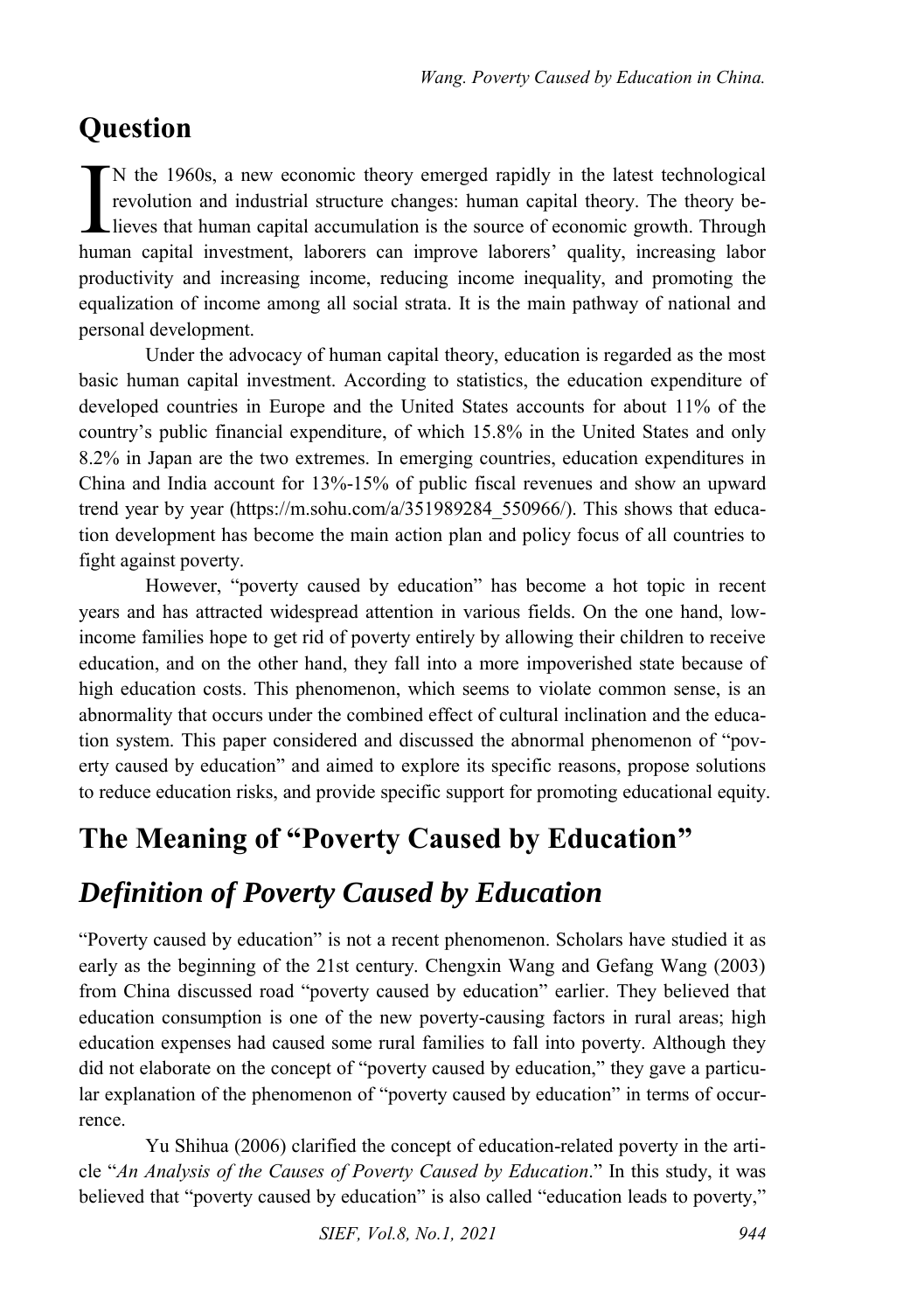and the normative term is "education consumption poverty," which refers to the fact that individuals who receive education lead their families or themselves into poverty. In Yu's study, the object of "poverty caused by education" has expanded from solely rural families to families whose children were receiving education, greatly extending the scope of research objects. It is the most currently practical definition of "poverty caused by education."

This article defines "poverty caused by education" as the situation in which the family's living conditions cause temporary poverty or decline to poverty due to the children's education.

# *The Manifestation of Poverty Caused by Education*

According to the types of poverty caused by education, it can be divided into "becoming poverty due to education" and "returning poverty due to education." "Becoming poverty due to education" refers to families with ordinary economic conditions, in order to enable their children to receive primary education, all the limited income is invested in education, causing family life embarrassment and financial constraints. "Returning poverty due to education" refers to the phenomenon that the family's economic status was initially good, and the family's economic expenditure was too single and excessively high due to a large number of educated children or the pursuit of high-quality educational resources (Peng, 2009).

From this classification, we can also see that this distinction between "poverty caused by education" is because the causes of temporary poverty and long-term poverty are various. Temporary poverty is often caused by some adverse economic shocks, while long-term poverty may be related to the lack of economic opportunities. The different formation mechanism also means that there will be quite different governance methods.

## **The Formation Mechanism of "Poverty Caused by Education"**

## *Economic Dilemma in the Period of Social Transformation*

Economic poverty is the root cause of "poverty caused by education." This kind of economic poverty refers to the per capita poverty due to uneven economic development during China's social and economic transformation and the regional low-income poverty of urban fringe families and rural families in central and western regions. As a developing country with a large population, China's modernization process started late. Compared with developed countries in the world, the economic level is backward. China's annual per capita GDP level is shallow. According to the information published by the IMF (International Monetary Fund), the per capita GDP of developed countries in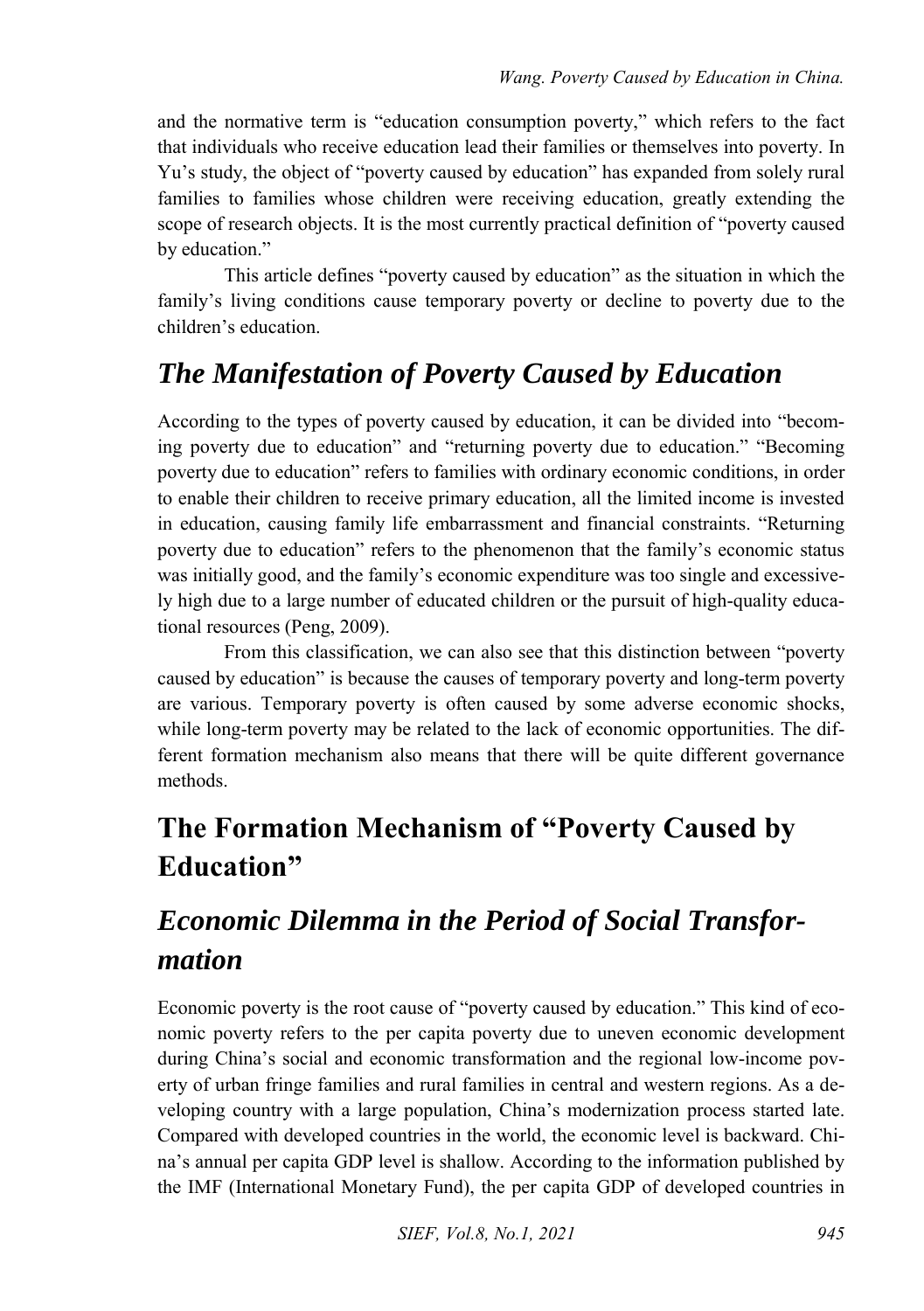the world exceeds 47,000 US dollars, of which the per capita GDP of the United States exceeds 62,000 US dollars, and the per capita GDP of Germany is approximately 48,000 US dollars. As a developing country, China has a relatively large GDP, but it is per capita GDP is only US\$9,630. Although with economic growth, China's per capita GDP exceeded 10,000 U.S. dollars in 2019, compared with developed countries, China's per capita GDP is still very low. (http://www.ymcall.com/artinfo/0558642698 52020038.html)

According to the China Statistical Yearbook, 250 million people lived in poverty in China in 1978, and 40 million people were in poverty in 2008. With the advancement of poverty alleviation through education in China, China's rural poverty population decreased to 5.51 million in 2019, and the poverty incidence rate was 0.6% (based on the 2010 poverty standard, that is, the annual per capita income is 2,300 CNY) (China Statistics Bureau, 2020). In terms of national per capita disposable income, the per capita income in 1998 was 2,161 CNY (China Statistics Bureau, 1999), and the per capita disposable income of Chinese residents in 2008 was 10,271 CNY (China Statistics Bureau, 2009), which increased to 30,732.8 CNY by 2019 (China Statistics Bureau, 2020). This showed that China had a relatively large number of poor people for an extended period and lowed per capita disposable income. Especially in rural areas, the limited household disposable income is a direct manifestation of economic poverty. On this basis, education expenditures motivated by returns may directly cause families to fall into poverty.

#### *School-Level Reasons*

As an essential part of the education system, school education is the core and key to promoting human growth and the main factor in the family's educational expenditure. Because of this, the school has become a prerequisite direct cause of "poverty caused by education." When high education costs result in a sluggish reward on education, education will inevitably cause poverty or temporary poverty to families, especially those with low and middle incomes.

High Education Costs

Simultaneously with the human capital theory is the concept of education cost in academic economics. In its concept, the entire cost of school education constitutes its cost, including tuition, miscellaneous fees, books and stationery, cultural and sports fees, transportation, accommodation, etc. According to the principle of cost-sharing and the unique attributes of education, as consumers of education services, families must partially share the costs (Fan & Zhou, 1998). Since the implementation of nine-year compulsory education in China in 2006, school education in the first to the ninth grade of compulsory education is a system-generating public product, which is fully paid for by the government, instead of compulsory education, especially the education cost of higher education, which needs to be paid by families.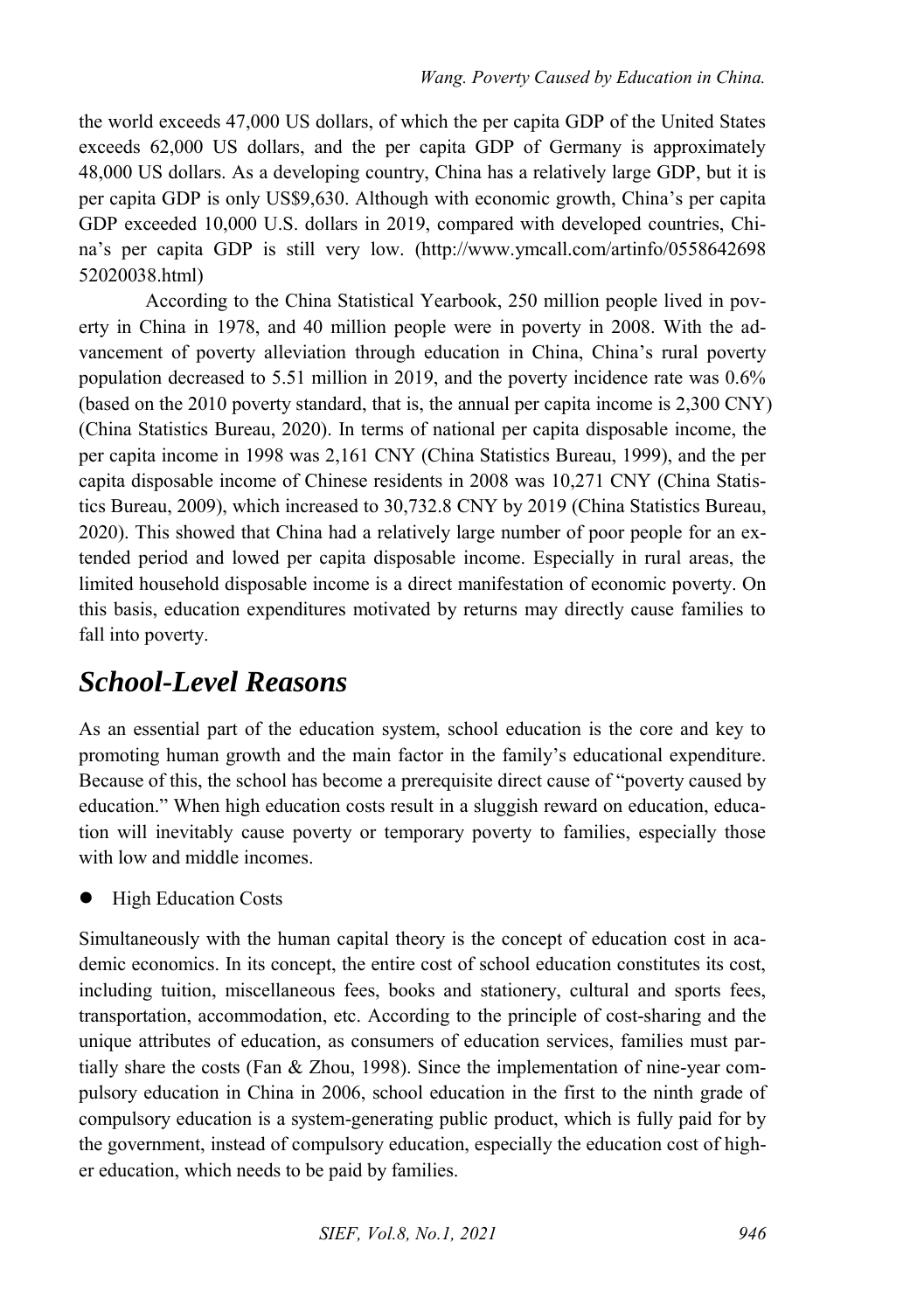Since 2000, with the sharp increase in price levels, the cost of running colleges and universities and training students' costs have risen sharply. The resulting higher education tuition, living expenses, and other expenses continue to increase. According to the statistics of Chen et al. (2016), in 2016, except for Jiangxi, where the increase in tuition fees was 2.3%, most of the increase in tuition fees was 20%-35%. The high cost of education makes education expenditure a large proportion of household expenditure.

The non-compulsory education costs also include preschool education and high school, the rising tuition and miscellaneous fees, high school choice fees, and other expenses for the children of migrant workers. Although the Finance Department of the Ministry of Education's relevant regulations, the school's tuition and miscellaneous fees are only part of the education cost per student. However, relative to the limited family income, high education expenditures will inevitably cause many families to fall into economic poverty (Lu & Wang, 2007).

 School Knowledge is Out of Touch With Society, and High Investment, Low Reward

Analyzed from the perspective of input and output, families pay for their children's high education costs and purchase educational products from schools to improve their living conditions and get rid of poverty by investing in education. However, facts have proved that the high investment has not met or even far below the expected return expectations. The school products purchased by the family's children face the lack of value in the market, which is manifested in difficulty in finding jobs, low salaries, low talents, and difficulty in using what they learn, and unemployment of knowledge for college students receiving higher education (Ye, 2010). Of course, this low value facing the market has many reasons for its formation, such as the long-term and continuity of the economic benefits of education, the rapid development of knowledge and technology, the disconnection between school education and the market, information distortion, and misconfiguration. However, this kind of depreciation and low value-added school products directly constitutes "poverty caused by education" (Yang, 2007).

## *Family-Level Reasons*

Family is the direct carrier of "poverty caused by education." In addition to low family income, other factors such as the family's location and the educational concepts of family members also constitute the essential factors of "poverty caused by education."

Unbalanced Development in the Area Where the Family is Located

Contemporary Western consumer sociology regards the relationship between consumption and social stratification as one of its main research objects. It believes that social class differences affect consumer behavior (Baudrillard, 1968; Bourdieu, 1984; Douglas & Isherwood, 1980). Since the reform and opening up, with the intensification of social transformation, China's class structure has undergone tremendous changes. Among them, the economic foundation has become an essential factor in class division.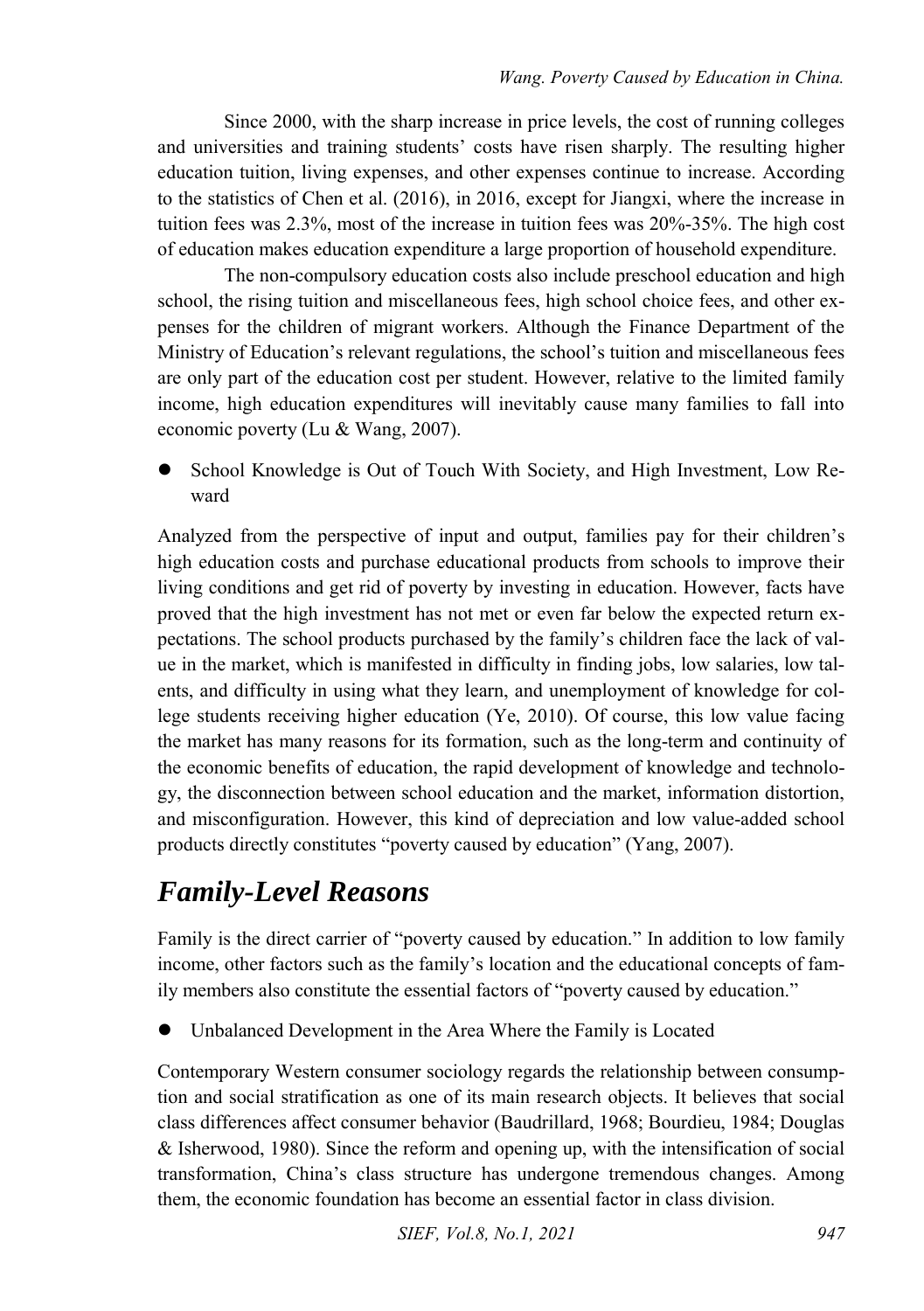As a social existence unit, the family has a close symbiotic relationship with the community and region where it is located. Due to the unbalanced social and economic development, the Chinese class is greatly affected by the region. There is a clear gap in household income between the eastern coastal and central and western regions. Moreover, there is also a partially uneven development within the same area. According to the China Statistical Yearbook statistics in 2020, China's annual per capita disposable income in 2019 was 39,438.9 CNY in eastern China, 26,025.3 CNY in central China, 23,986.1 CNY in western China, and 27,370.6 CNY in northeastern China (China Statistics Bureau, 2020). From the data point of view, there is a big difference between the eastern region with the highest per capita income and the western region with the lowest per capita income; and the incidence of urban poverty in the central and western regions is higher than that in the eastern region.

From the perspective of social class classification, education consumption also has a clear gap. In regions and towns where the economy and culture are relatively more developed than others, the overall household income level is higher, and the consumption capacity is also more robust. Therefore, they can pay for their children's education without affecting their basic material life; and this kind of education payment is more inclined to consume to promote their children's higher-level development. On the contrary, in the relatively backward central and western regions and poor villages, their income sources are limited due to historical traditions, natural resources, and policy trends. The economic and cultural level, educational resources, and level are obviously at a disadvantage. Especially in some remote villages, the educational infrastructure is backward, and high-quality educational resources are lacking. In the case of limited ability to pay, facing the same "education price" in the whole country, household poverty, and extreme poverty will inevitably arise (Qin, 2005).

Chinese Traditional Thinking on Education

Ideas have substantial control over actions. Parents choose education expenditures by judging the value of their children's school education. The root cause of "poor education leads to poverty" lies in improper selection caused by lagging values. This concept is rooted in traditional educational thinking. The first is the education-only talent view and the idea of "the higher the education, the higher the income." The second is the value of "mental workers govern people, and people govern labor workers," and the resulting prejudice against vocational education. The third is the value of "breaking away from farmers," that is, through education, to change destiny, change farmers' identity, and leave the farmlands (Lu, 2017).

Under the influence of the above thoughts, parents' education investment has greater blindness. Especially in low areas, the pursuit of higher education is more fanatical and single-minded. Doubt and deny vocational education. The demand side has catalyzed school choice, the expansion of higher education, and a series of overeducation, devaluation of knowledge, and employment difficulties. Because the high investment in education and the expected reward are not obvious or even in vain, "poverty caused by education" naturally occurs (Wen & Tan, 2015).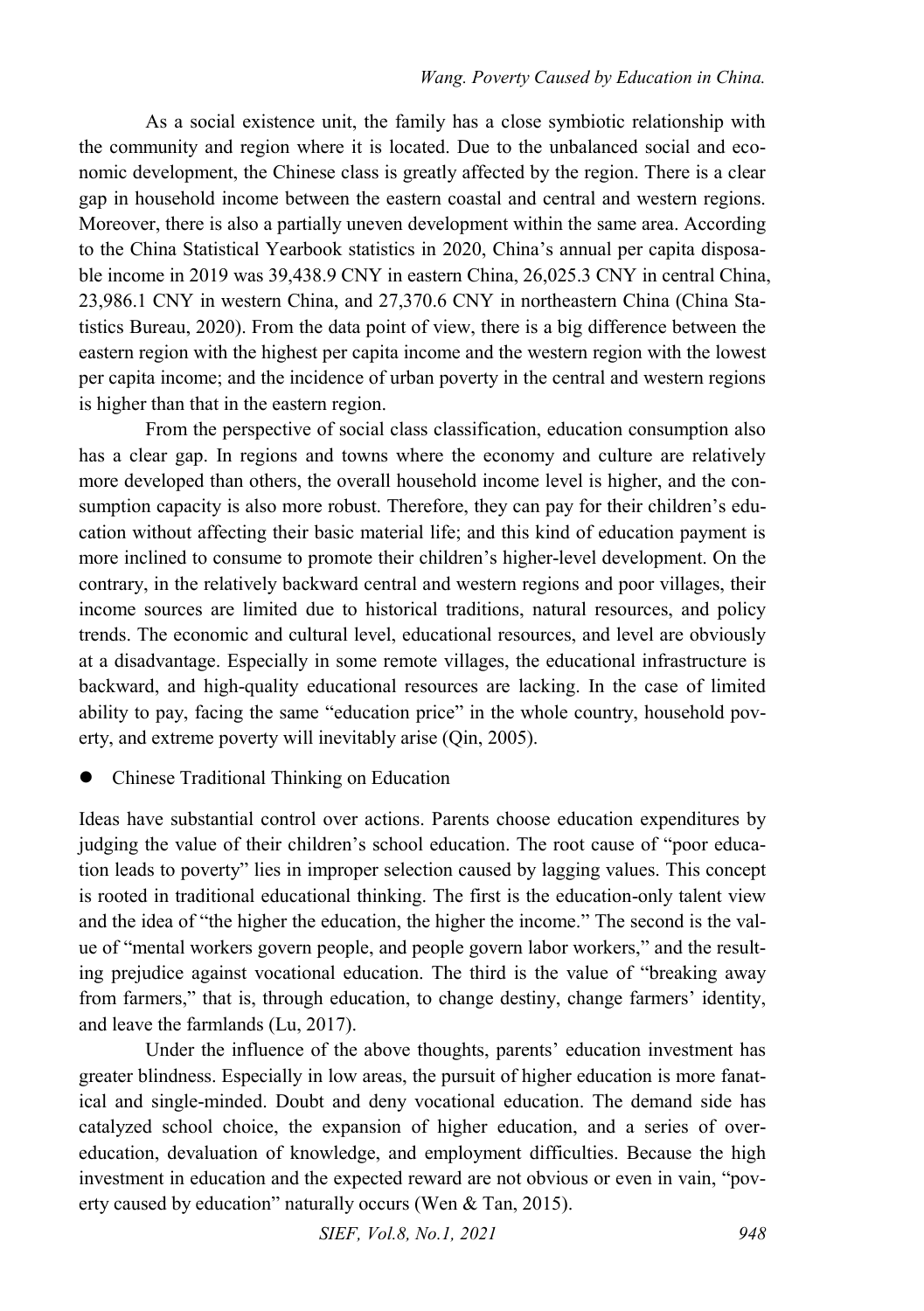Excessive Family Education Investment

Economists often use some data indicators to measure the level of development of a society. For example, on the average level of social statistics, the higher is the proportion of household expenditure on food to its income (the so-called "Engel coefficient"), the more "underdeveloped" the society is. On the contrary, the higher is the proportion of household expenditure on education and culture, the more developed the society will be. In all the statistics of developed countries, the family's expenditure on children's education does not exceed 10% of family income (Liu, 2006).

According to the report "The Value of Education: Looking Ahead" published by HSBC in 2017, Hong Kong, China's average education expenditure is as high as 132,161 USD, which is three times the global average, ranking first in the world; Taiwan, China is ranked fourth as 56,424 USD. Mainland China ranked fifth with 42,892 USD. Taken together, Chinese parents spend the most on their children's education in the world (HSBC Holdings Limited, 2017).

Coincidentally, in 2017, the China Institute of Educational Finance of Peking University (from now on referred to as the Institute of Finance) cooperated with the Southwestern University of Finance and Economics China Household Finance Survey and Research Center to conduct a follow-up survey of Chinese household education expenditure. According to its data, in the first semester of 2017, the overall scale of family education expenditures in China's essential education stage was about RMB 1,904.26 billion, accounting for 2.48% of GDP in 2016, more than half of the national fiscal expenditure (the national financial education expenditure in 2016 was 3,139.6 billion CNY). This again shows that Chinese families attach great importance to education investment and are willing to spend money on education (Wei, 2020).

#### *Government-Level Reasons*

As the master and distributor of social resources, the government should be its essential duty to eliminate any form of poverty. In recent years, under the promotion of education poverty alleviation policies, the government has paid more attention to children's education in low areas. However, in the actual implementation process, due to its limitations during the social transformation period, the government's unclear functions have led to deviations in policy formulation. Insufficient education support and other issues have significantly weakened the intensity of education for poverty alleviation, which has become an inevitable factor of "poverty caused by education."

Insufficient Financial Education Funds

Since the 1960s, the international community has begun to use the ratio of public education funding to GDP (or GDP) as an indicator to measure whether a country's public education funding is sufficient; and the government's efforts to invest in education. The World Bank defines "public education expenditure" as "public expenditure on public education plus subsidies for private education."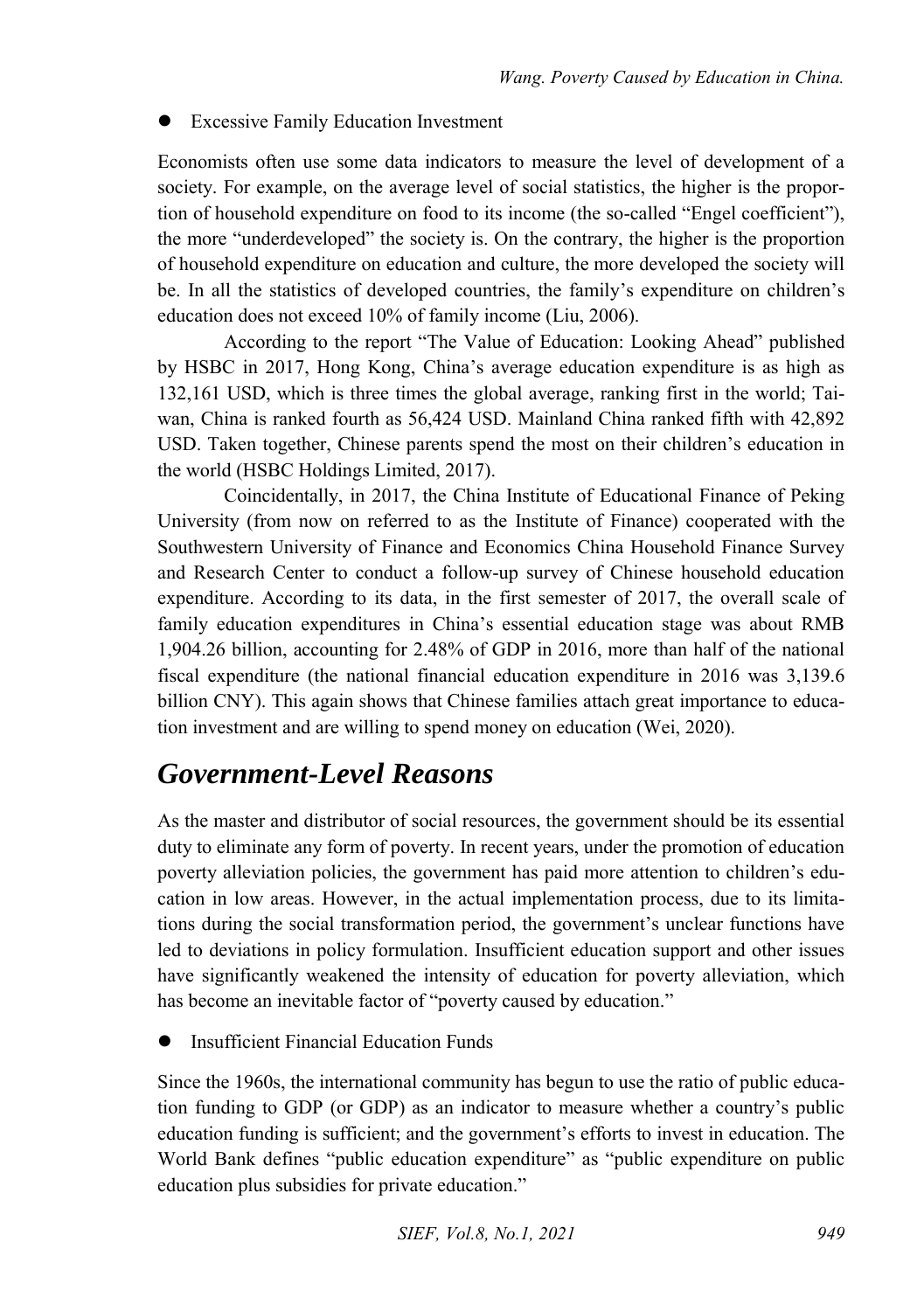Since the 1990s, China has been using the indicator "fiscal education expenditure" to measure public education expenditure provided by the government. The "*China*  EducationReform and Development Program"<sup>1</sup> promulgated by the State Council in 1993 first put forward the strategic development goal of "Financial education expenditures as a proportion of GNP, reaching 4% by the end of the 20th century". Since then, the government has repeatedly explained and emphasized this goal through a series of policies and documents. However, it was not until 2012 that this goal was indeed achieved. It has remained at the bottom 4% for the next six years. According to statistics, China's fiscal education expenditures accounted for 4.04% of GDP in 2019 (Ministry of Education of China, National Bureau of Statistics, Ministry of Finance, 2020).

The 4% ratio is only the average level of "developing countries" in the 1980s. According to the statistics on education expenditure of various countries released by the World Organization for Economic Cooperation and Development (OECD) in 2016, the proportion of public finance education expenditure in GDP in each country is generally between 3.42% and 7.26%. The average of OECD countries is 4.79%, and the average of 22 EU countries is 4.75% (OECD, 2016). In contrast, although China's financial education expenditure is close to the average level of upper-middle-income countries, there is still a significant gap compared with high-income countries; it is 1.1 percentage points lower than the average of 22 EU countries and also lower than the OECD Organization national average (Chen & Zhi, 2018).

Unreasonable Education Layout

Affected by the national system, education is part of the national administrative management, and the national administrative management system restricts education development. In 2001, China promulgated the "*Decision of the State Council on the Reform*  andDevelopment of Basic Education,"<sup>2</sup> requiring local governments to adjust the school layout according to local conditions. Under this policy, various localities have begun to abolish and merge schools on a large scale, and a large number of original primary and middle schools in rural areas have been abolished so that students are concentrated in a small number of urban schools. The purpose of relocating and merging schools is to adjust and optimize the school layout. However, some schools' excessive withdrawal has led to significant long-distance, expensive and difficult schooling for students. The cost of education has also increased intangibly, which has significantly increased the financial burden of low-income families.

Tan & Li (2018) investigated the "poverty caused by education" in povertystricken families in a county in Gansu Province and found that the central elementary school of the township government after the relocation of the county and the merger of the school gave each person a national subsidy of 625 CNY per semester. However, due to the limited teaching level of the teachers in the central elementary school, the extended distance from the village, and the generally early age of the students, many parents of students choose places with relatively close distances and relatively high levels of education to let their children go to school. According to a survey of boarding students in the central elementary school of the township government, the cost of living in

*SIEF, Vol.8, No.1, 2021 950*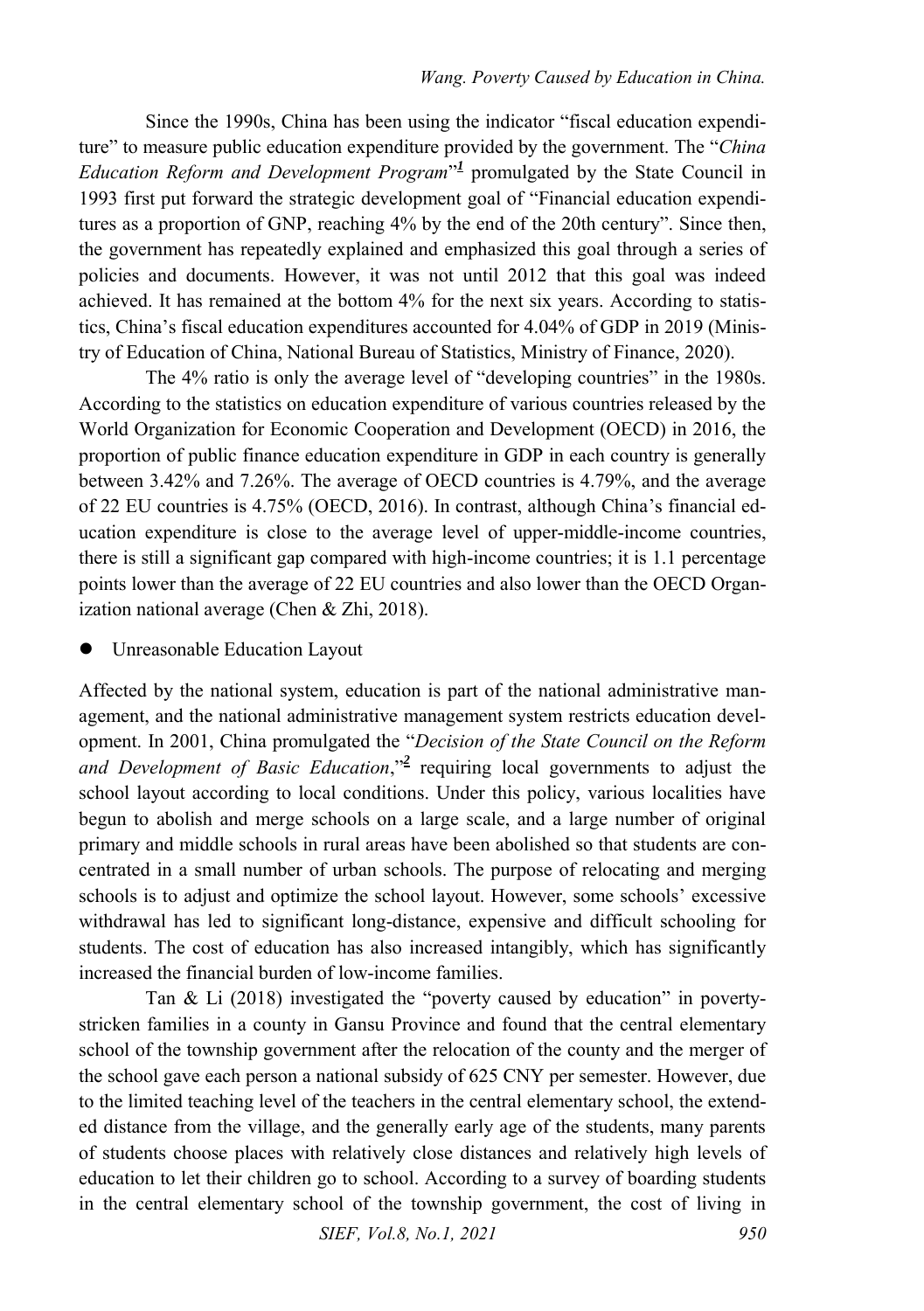school per student per year is about 2,500-3,000 CNY, which is undoubtedly an enormous economic burden for the majority of rural families, and some even directly caused poverty caused by education.

Imperfect Related Policies

High-quality poverty alleviation by education is a crucial way to block the intergenerational transmission of poverty and an important starting point for improving the poor's ability to become rich. The government has promoted education and poverty alleviation in China through policies (Zhang, 2020), but many problems exist in a specific implementation.

i. The Poor Student Funding System is Not Sound

Since the beginning of the 1990s in the last century, China has begun to build a subsidy system for poor college students with "rewards, loans, assistance, subsidies, and reduction" as the mainstay. In the past ten years, the funding mechanism for needy students in universities has been substantially improved. The national green channel for student assistance and a small number of commercial loans have been implemented simultaneously, and the economic problems of some poor students have been alleviated to a certain extent. However, it cannot be ignored that China's poor college students, especially the private colleges and universities' funding system for needy students, have a certain degree of institutional deficiencies (such as low management channels and limited funding coverage) resolved. Liao & Cao (2015) pointed out that China's current funding for poor students is small, narrowing coverage and insufficient protection. In particular, the funding mechanism's effectiveness for needy students in private universities should be brought into full play.

ii. Imperfect Employment Policies for College Graduates

With the rapid development of higher education's popularization, the number of university graduates has increased significantly. According to statistics from the Ministry of Education, the number of college graduates in 2020 is as high as 8.74 million, and the cumulative number of graduates in the past ten years has reached 76.03 million. The difficulty of employment continues to increase (Wang & Hu, 2020). Especially for those college students who came from disadvantaged families, it is more difficult for them to find employment. On the one hand, they lack specific social capital, such as interpersonal networks and sufficient information resources.

On the other hand, the country's overall job market also has certain shortcomings, such as imperfect government policies on employment and inadequate implementation of some policies. Various factors make it difficult for poor college students to find ideal jobs. High investment in education has not been rewarded accordingly. Therefore, the current situation of family poverty cannot be improved through education, and even some families fall into a more impoverished state due to education loans (Zou & Zheng, 2014).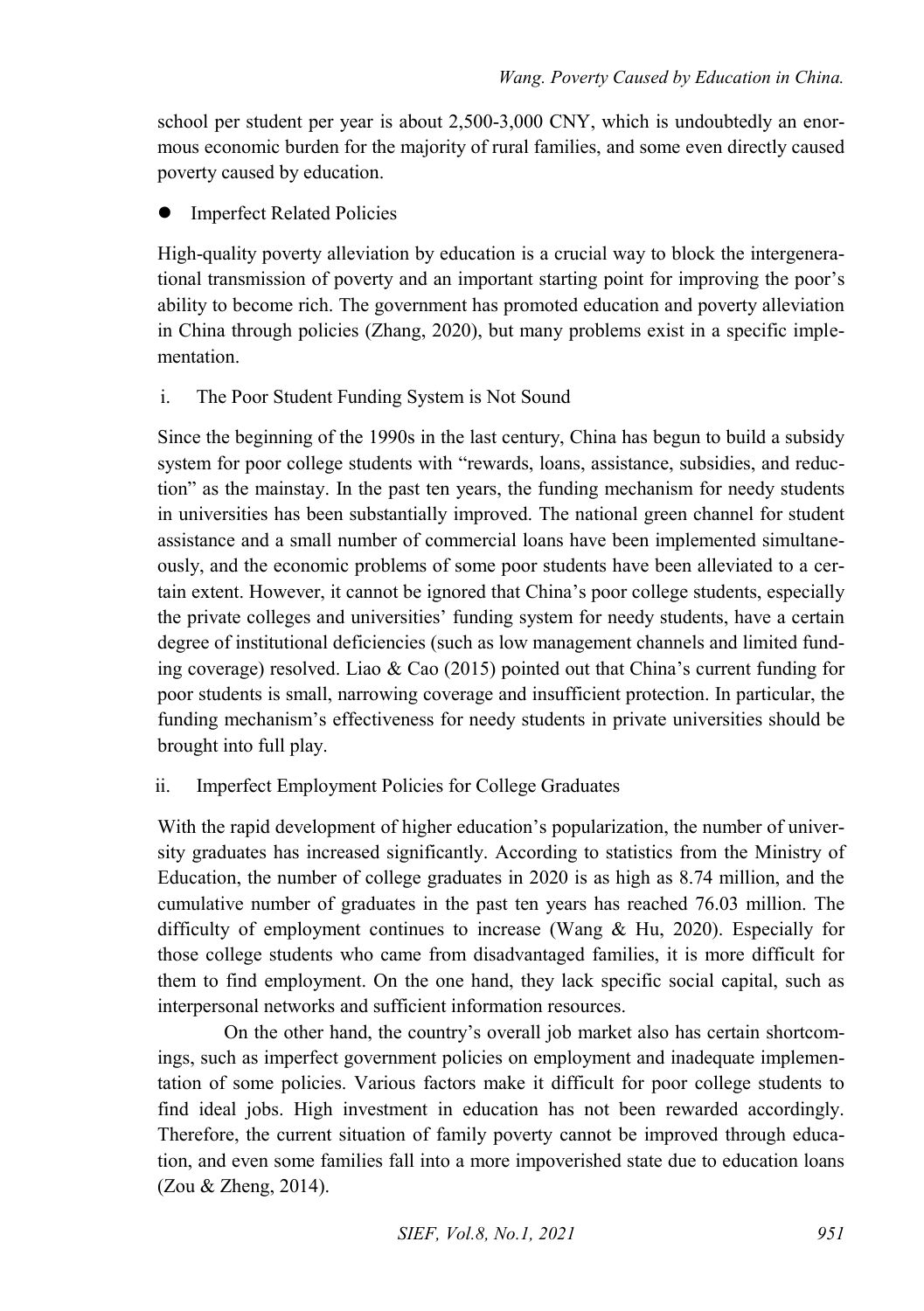## **Some Thoughts on Solving "Poverty Caused by Education"**

## *Promote Rational Educational Concepts*

Families should establish a correct understanding of education in philosophy and choose appropriate investment methods in action. The family should not stick to the traditional social level but should consider the children's hobbies to stimulate learning motivation. According to the children's actual situation, choose schools and training institutions, neither blindly follow nor affected by the social atmosphere (Yang  $&$  Zhao, 2020). In particular, low-income families should focus on the future benefits of education investment and should realistically consider the current cost of education investment. In particular, the return on investment in education is time-tuned, ambiguity, and the resulting investment risks. These are issues that low-income families need to consider when determining whether to invest their limited disposable income. Families should also deepen their understanding of the government and schools' various educational policies, school-running levels, and teaching staff, fully understand and rationally use national funding policies, avoid blind education investment, and reduce their "education-induced poverty" (Wen, 2019).

## *Use Information Technology to Enrich Supplementary Educational Channels*

The development of school education and shadow education has both "replacement" and "complementary" relationship from the supplementary educational path. Lowquality rural and township schools stimulate students to participate in tutoring to meet the demand for teacher quality. High-quality urban schools stimulate students to participate in tutoring to improve their educational competitiveness. According to the "*Survey Report on the Status Quo* of China's Tutoring Education Industry and Teachers in Tutoring Institutions" released by the China Education Association in 2016, the afterschool tutoring industry's market size China's primary and secondary schools has exceeded CNY 800 billion. In 2017, the China Educational Finance Family Survey released by the Institute of Educational Finance of Peking University also showed that the out-of-school education expenditure of Chinese families accounted for about one-third of the total family education expenditure, of which education was mostly invested in off-campus tutoring institutions On (Dao et al., 2019). Even if the General Office of the Ministry of Education put forward the "*Guiding Opinions on Doing a Good Job in After-School Services for Elementary and Middle School Students*" *3* in 2017, all localities are required to provide after-school services for elementary and middle school students. However, due to the school's after-school service content that does not meet students' needs and the lack of teachers to provide course teaching, some places even have an embarrassing situation where there are few applicants for after-school classes (Zhao &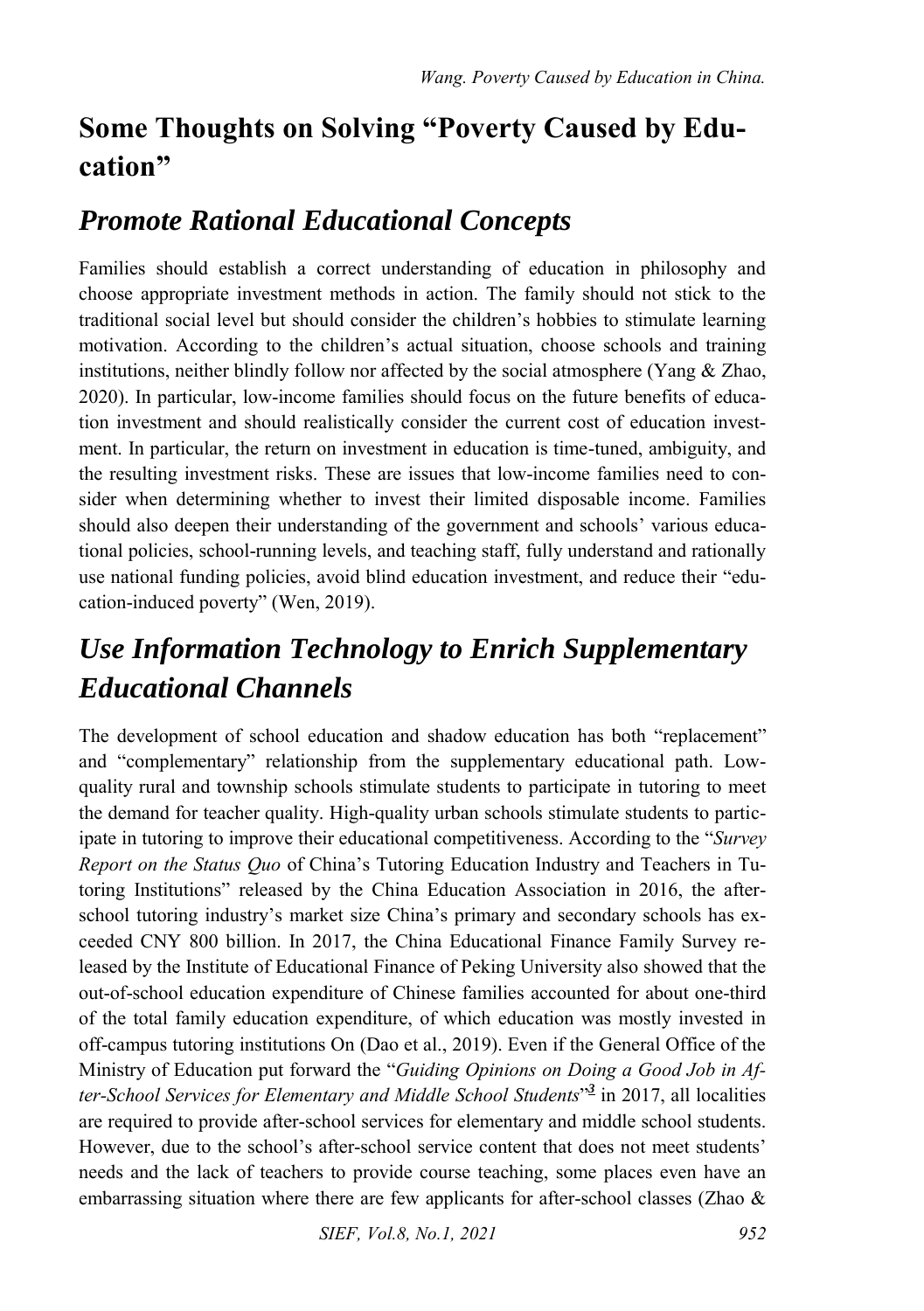Zou, 2019). Therefore, parents still choose to let their children go to social tutoring agencies outside the school.

With the continuous development of modern information technology, integrating information technology into education and teaching has expanded the connotation and extension of teaching and learning. It enriches the content of teaching and learning and expands the depth and breadth of teaching, and enriches students' learning methods; simultaneously, students' learning is no longer limited to the classroom. Students can also consult famous teachers and peers through the Internet. Carry out independent learning. Some schools try to use information technology to build an after-school service platform to expand supplementary educational channels; integrate school curriculum and after-school services to provide students with high-quality after-school services for free. It mostly solves families' financial pressure due to children's after-school tutoring (Xia et al., 2019).

## *Adjust the Educational Structure and Vigorously Develop Vocational Education*

Lack of skills and difficulty in finding employment are fundamental causes of poverty and return to poverty. Vocational education is a direct and effective means of poverty alleviation. However, the current vocational education still has shortcomings in the entire education system, even being marginalized. Some vocational schools are affected by the factors of the school-running mechanism of the source of students. The advantages of running a school are not obvious, and the disadvantages are too prominent, and there is a crisis of survival.

For this reason, there was a controversy over whether to cancel vocational education. Simultaneously, many places misunderstand universal high school education (including general high school education and secondary vocational education) as "universal high school education." The emergence of high school education that blindly attaches importance to entering a higher school neglects secondary vocational education that cultivates technical and technical talents and further eliminates vocational education's primary status (Chen, 2018).

To this end, the government should adjust the educational structure and further expand the proportion of secondary vocational promotion and university entry. Increase the free vocational education, and comprehensively improve the quality and level of running schools. Form a complete vocational education system to protect the reserve labor force of low-income families. Improve medium- and long-term vocational education and skills training, and master professional skills to improve the ability to get rid of poverty and become rich.

## *Improve Financial Aid Policies for Poor Students, and Effectively Reduce the Educational Burden of Poor*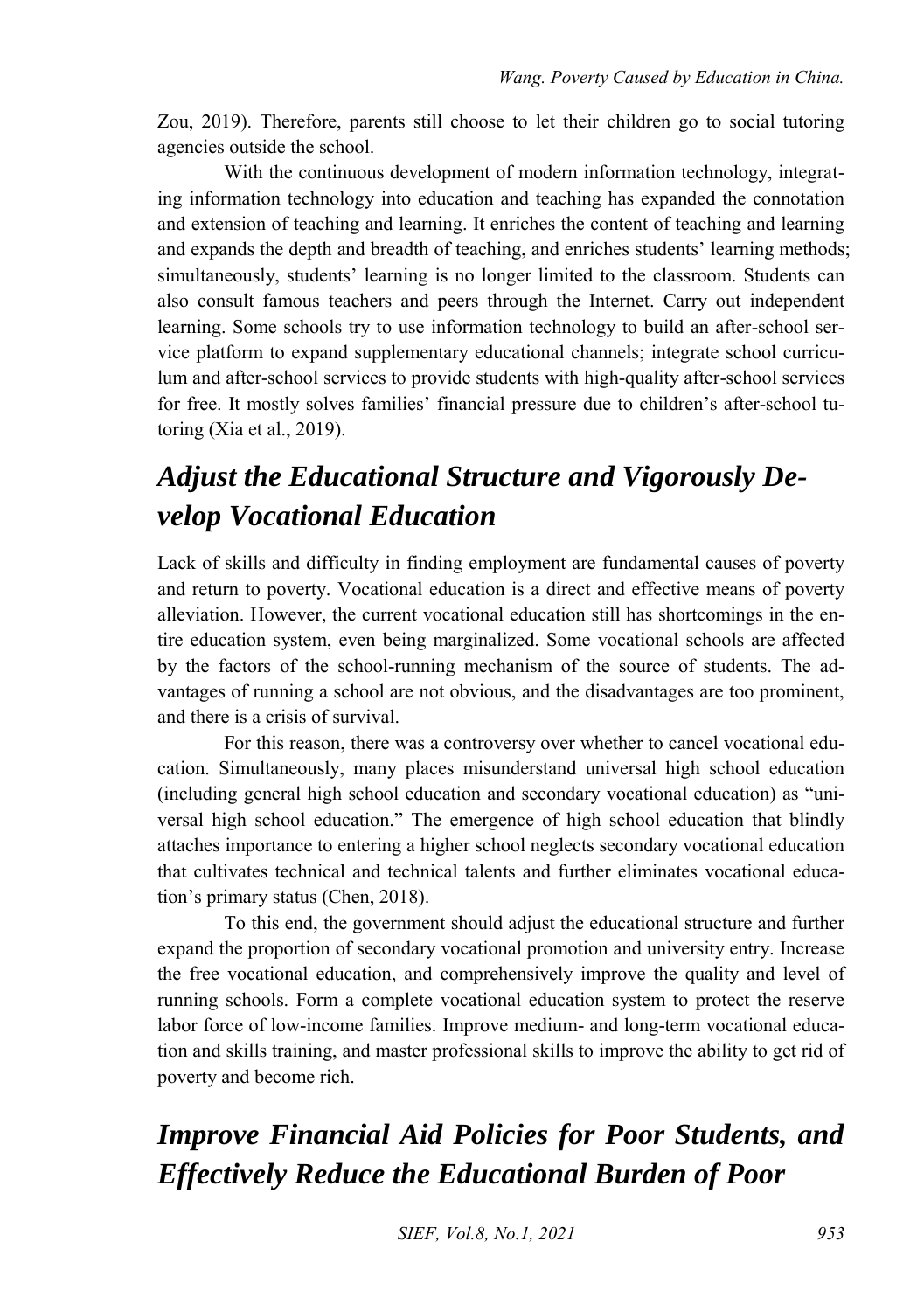#### *Families*

Student funding is a critical way to effectively prevent low-income families with school-age children from being impoverished due to education and families who have just escaped poverty from returning to poverty due to education. The government should improve the subsidy system for needy students at all levels and types in the following aspects to ensure that a low-income student is not allowed to drop out of school due to poverty.

- 1. Improve the identification of targeted poverty alleviation by education. In addition to the poverty-stricken outdoor areas identified by the poverty alleviation department, the scope of funding can be expanded for rural families with many children attending school at the same time.
- 2. Expand the scope of education funding. All preschool education sections, compulsory education, high school education, undergraduate education, and postgraduate education are fully covered. Full coverage of public and private schools, full coverage of students from low-income families. To ensure that "Do not let a student drop out of school due to family financial difficulties."
- 3. The detailed rules for the repayment and assistance of national student loans shall be promulgated as soon as possible. Continuously improve and effectively reduce the financial burden of borrowing students (Xu, 2019).

## **Conclusions**

From the perspective of the development of education, investment in education can bring certain benefits, specifically manifested in the return of human capital, and confirm education's economic role. However, most of the time, we only see the promotion effect of education on the economy and one-sidedly emphasize the positive effect of education on eradicating poverty, but we fail to notice this economic function's duality. When the investment in education is higher than the reward of education, what education brings to individuals is not to get rid of poverty but to fall into deeper poverty. This is especially true for low-income families in poverty, such as farmers, migrant workers, and laid-off and unemployed people. For such groups, school education is the most likely and most effective means for them to get rid of poverty. However, the actual situation is that this kind of family has encountered the most significant difficulties in education. Problems come from government policies, education costs, and education quality, which will affect the results of human capital investment.

We do not doubt the economic function of education to fight poverty, but there are prerequisites for the full use of this function. Without adequate policies and a complete market environment, education will not help the poor get rid of poverty and make them fall into the embarrassing situation of poverty caused by education. Therefore, we cannot take the issue of "poverty caused by education" lightly and must attach great importance to it.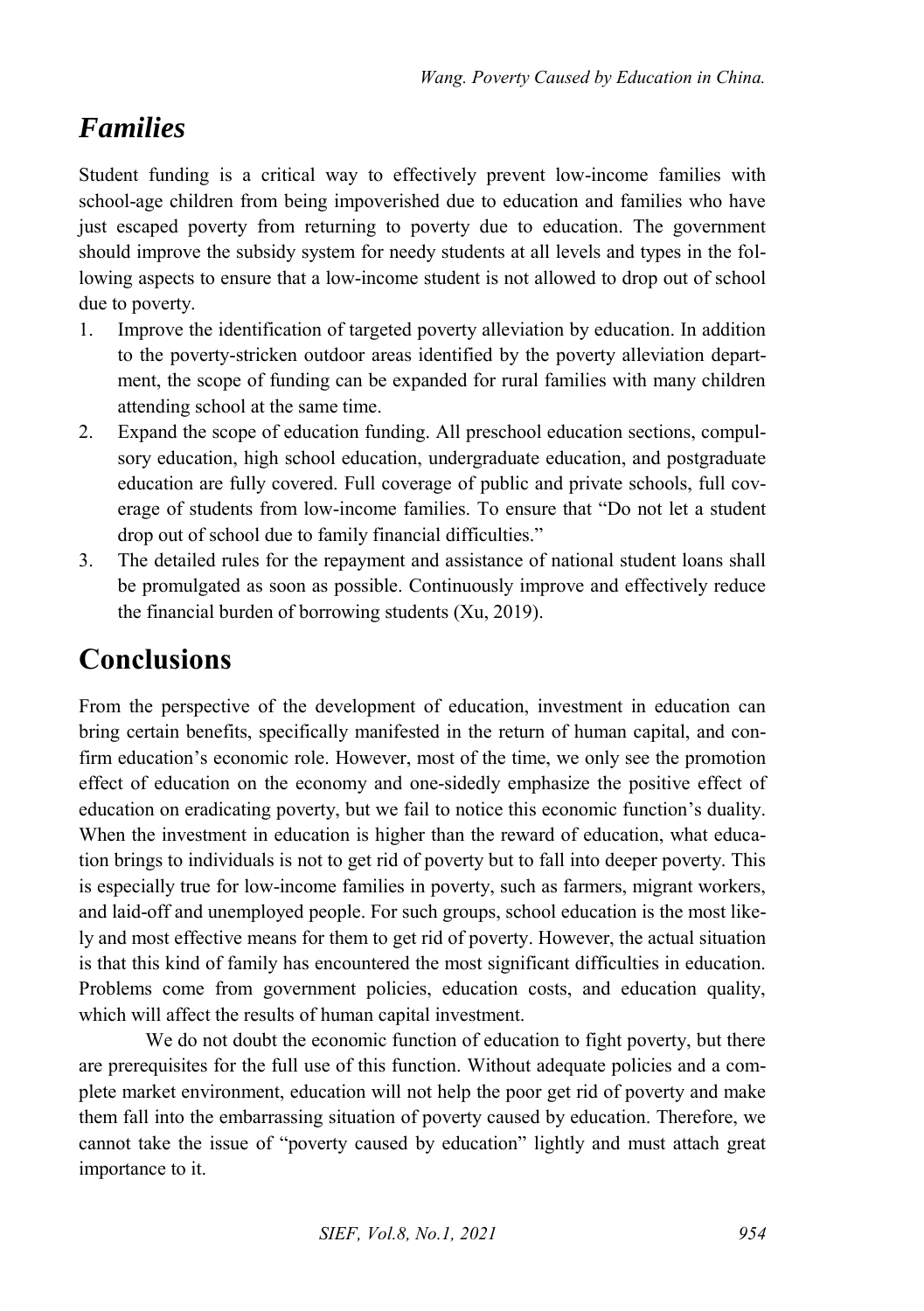Besides, the traditional cultural tendency of "hope one's children will have a bright future" makes education a competitive cultural comparison. Many parents have joined the "competition" of education. However, in this process, the true nature of education investment has been neglected, and the cost of education has increased substantially. This is not good for the growth of the family or the students. For this reason, the government should guide families to view education investment and choose education methods rationally. Especially for poverty families, they should effectively guard against investment risks and effectively reduce their education investment pressure.

We have seen that some schools have taken the lead in using information technology to solve educational problems in low areas. Modern distance education information technology and the combination of distance and face-to-face instruction are used to transport high-quality education and training resources to poverty-stricken areas free of charge. This is the current direction for universities and local governments in poverty alleviation by education (Ding, 2018). This method can solve the problem of a lack of quality education resources in impoverished areas. In response to the proliferation of after-school tutoring in urban elementary and middle schools, schools should open a free after-school service platform, use information technology to expand student learning paths, and reduce families' financial pressure due to extracurricular tutoring (Wang, 2020).

#### *Notes*

- <span id="page-12-0"></span>*1. The State Council of China. (1994) Implementation Opinions on the "Outline of China's Education Reform and Development" (Guo Fa [1994] No. 39), 07-03*
- <span id="page-12-1"></span>*2. The State Council of China. (2001) The decision of the State Council on the Reform and Development of Basic Education (Guo Fa [2001] No. 21), 05-29*
- <span id="page-12-2"></span>*3. The Ministry of Education of China. (2017) Guiding Opinions on Doing a Good Job in After-School Services for Elementary and Middle School Students (Jiaoji Yiting [2017] No. 2). 03-02.*

#### **References**

Baudrillard, J. (1978) Le Système des objets. Paris: Gallimard, p.166. [French] ISBN 2- 07-028386-0

Becker, G. S. (1964). Human Capital: A Theoretical and Empirical Analysis, with Special Reference to Education. National Bureau of Economic Research, New York.

*SIEF, Vol.8, No.1, 2021 955*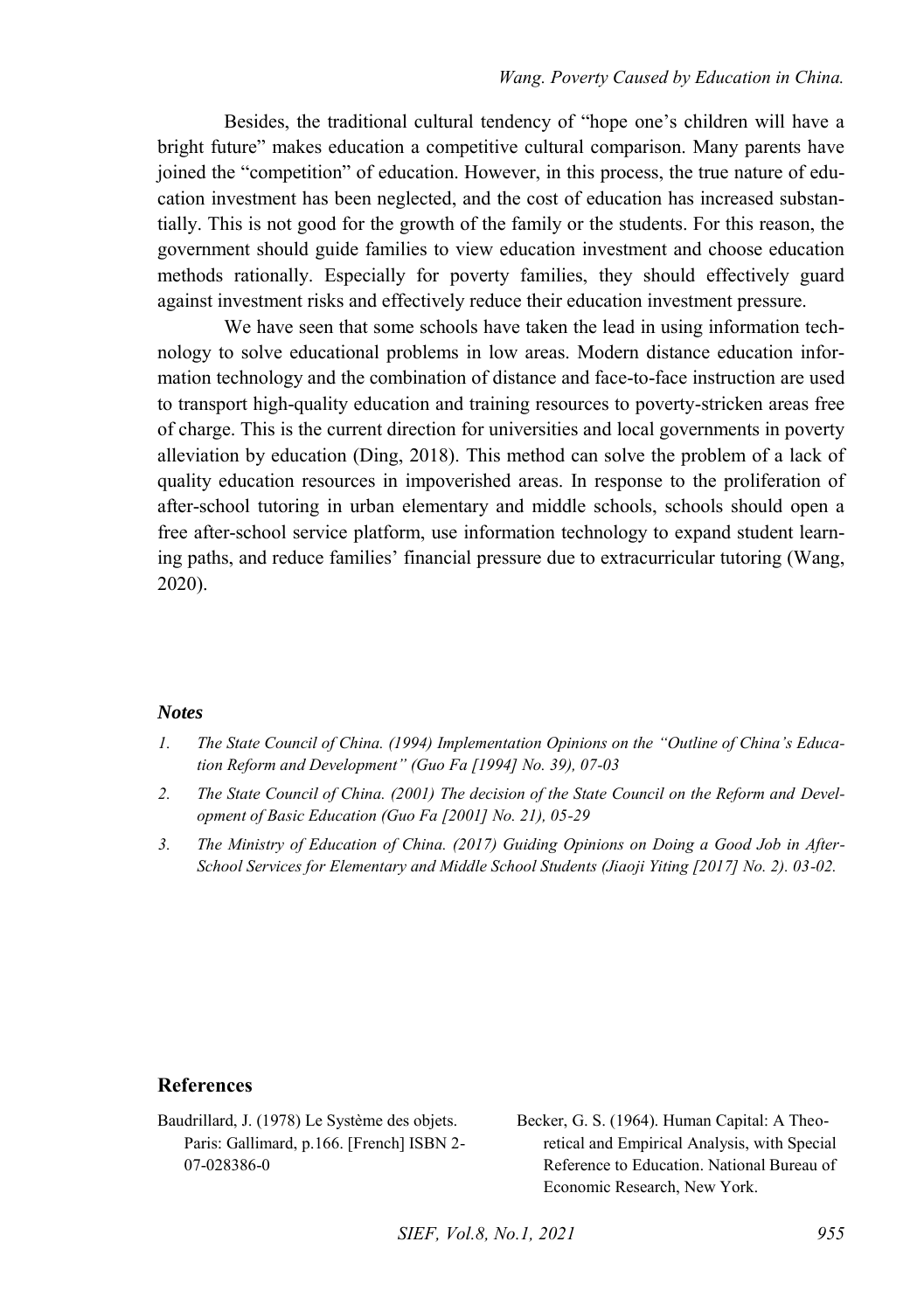- Bourdieu, P. (1986). Distinction: A Social Critique of the Judgement of Taste. London: Routledge.
- Chen, C., & Zhi, T. (2017). The scale and allocation structure of education funding in major countries in the world. *China Higher Education Research*, 2017(11): 77-85+105. [Chinese] DOI: [https://doi.org/10.16298/j.cnki.1004-](https://doi.org/10.16298/j.cnki.1004-3667.2017.11.14) [3667.2017.11.14](https://doi.org/10.16298/j.cnki.1004-3667.2017.11.14)
- Chen, S., Zhang, C., & Liu, B. (2016). University Tuition Adjustment Survey: How to calculate the training cost per student? *China Education News*, 08-16 [Chinese] [http://education.news.cn/2016-](http://education.news.cn/2016-08/16/c_129232916_3.htm) [08/16/c\\_129232916\\_3.htm](http://education.news.cn/2016-08/16/c_129232916_3.htm)
- Chen, Y. (2018). The historical context and realistic dilemmas of the development of secondary vocational education in my country. *China Economics of Education Review*, 3(4): 91-108. [Chinese] DOI: [https://doi.org/10.19512/j.cnki.issn2096-](https://doi.org/10.19512/j.cnki.issn2096-2088.2018.04.007) [2088.2018.04.007](https://doi.org/10.19512/j.cnki.issn2096-2088.2018.04.007)
- Dao, K., Wang, C., & Ding, C. (2019). On the invasion and interference of basic education by off-campus training institutions. *Journal of the Chinese Society of Education*, 2019(1): 79-84+101. [Chinese] [http://www.cnki.com.cn/Article/CJFDTotal-](http://www.cnki.com.cn/Article/CJFDTotal-ZJYX201901018.htm)[ZJYX201901018.htm](http://www.cnki.com.cn/Article/CJFDTotal-ZJYX201901018.htm)
- Ding, Y. (2018). Leading the "Key" of education for poverty alleviation. People's Daily, 07- 20

<http://news.bnu.edu.cn/pt/mtsd/103367.htm>

- Douglas, M., & Isherwood, B. (1980) The World of Goods, Harmondsworth: Penguin, pp.176.
- Fan, X., & Zhou, W. (1998). On the Sharing and Compensation of Education Costs. *Journal of Central China Normal University (Humanities and Social Sciences)*, 1998(1): 24- 31+130. [Chinese] [http://www.cnki.com.cn/Article/CJFD1998-](http://www.cnki.com.cn/Article/CJFD1998-HZSD801.013.htm)

[HZSD801.013.htm](http://www.cnki.com.cn/Article/CJFD1998-HZSD801.013.htm)  HSBC Holdings plc. (2017) The Value of Edu-

- cation: Looking High and Looking Forward, HSBC Holdings plc, London.
- Liao, Y. (2014). Investigation and Research on Improving the Current System of Helping the Needy in Colleges and Universities: Case study of the university T. Dissertation;

Shanghai: East China Normal University. [Chinese] [http://cdmd.cnki.com.cn/Article/CDMD-](http://cdmd.cnki.com.cn/Article/CDMD-10269-2006015076.htm)[10269-2006015076.htm](http://cdmd.cnki.com.cn/Article/CDMD-10269-2006015076.htm) 

Liu, Q. (2006). Education to Poverty: "Super-Development Phenomenon" in Developing Countries. The Beijing News, 02-10. [Chinese] [http://opinion.southcn.com/culture/2006021](http://opinion.southcn.com/culture/200602100148.htm)

[00148.htm](http://opinion.southcn.com/culture/200602100148.htm) 

Lu, D., & Wang, B. (2007). On the education investment risk of low-income families under the situation of rising tuition fees. *Public Administration Research*, 2007(1): 78-83. [Chinese] [http://www.cqvip.com/QK/89622X/20071/3](http://www.cqvip.com/QK/89622X/20071/36639456.html)

[6639456.html](http://www.cqvip.com/QK/89622X/20071/36639456.html) 

Lu, Z. (2017). The "Poverty Caused by Education" Dilemma and Conceptual Turn in Rural Educational Poverty Alleviation. *Theory and Practice of Education*, 37(2): 10-12. [Chinese] [http://www.cnki.com.cn/article/cjfdtotal-](http://www.cnki.com.cn/article/cjfdtotal-jyll201702004.htm)

[jyll201702004.htm](http://www.cnki.com.cn/article/cjfdtotal-jyll201702004.htm) 

Ministry of Education, National Bureau of Statistics, Ministry of Finance. (2020) Announcement on the Implementation of National Education Funds in 2019 Jiaocai [2020] No. 8, 10-23

[http://www.moe.gov.cn/srcsite/A05](http://www.moe.gov.cn/srcsite/A05%20/s3040/202011/t20201103_497961.html)  [/s3040/202011/t20201103\\_497961.html](http://www.moe.gov.cn/srcsite/A05%20/s3040/202011/t20201103_497961.html) 

- National Bureau of Statistics of China. (2020). China Statistical Yearbook (2019). Beijing: China Statistics Press. [Chinese] [http://www.stats.gov.cn/tjsj/ndsj/2019/index](http://www.stats.gov.cn/tjsj/ndsj/2019/indexch.htm) [ch.htm](http://www.stats.gov.cn/tjsj/ndsj/2019/indexch.htm)
- OECD. (2016) Education at a Glance 2016: OECD Indicators. Paris: OECD Publishing, 177, 193.
- Peng, T. (2009). Return to poverty due to education and anti-poverty through education. *Journal of Hubei Administration Institute*, 2009(3): 26-29. [Chinese] DOI: [https://doi.org/10.3969/j.issn.1671-](https://doi.org/10.3969/j.issn.1671-7155.2009.03.006) [7155.2009.03.006](https://doi.org/10.3969/j.issn.1671-7155.2009.03.006)
- Qin, A. (2005). Educational consumption in the perspective of social stratification. *Culture and History Vision*, 2005(10): 45-47. [Chinese]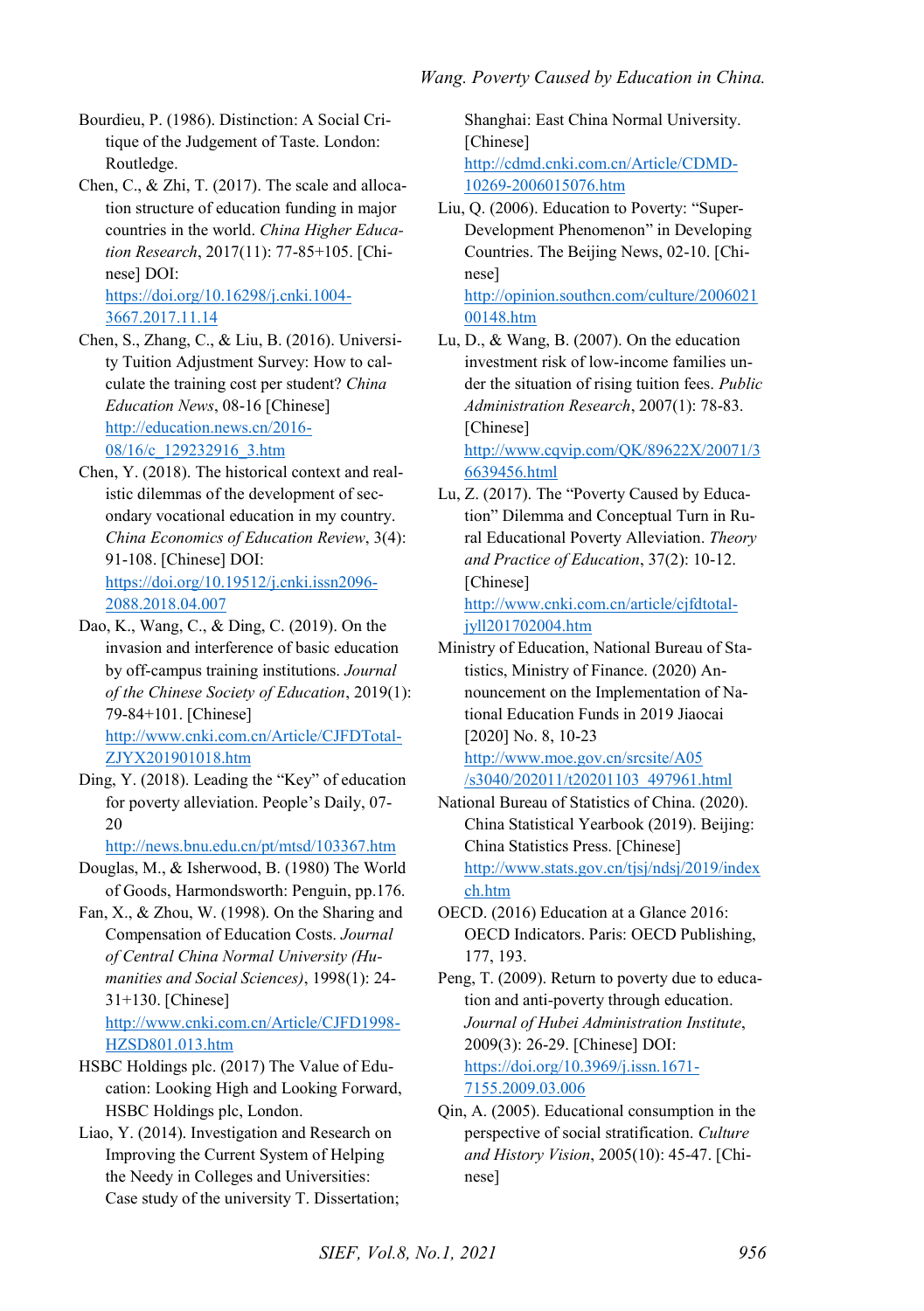[http://www.cnki.com.cn/Article/CJFDTotal-](http://www.cnki.com.cn/Article/CJFDTotal-FLWS200510013.htm)[FLWS200510013.htm](http://www.cnki.com.cn/Article/CJFDTotal-FLWS200510013.htm) 

Tan, J., & Li, Q. (2018). An Analysis of "Poverty Caused by Learning" under the Background of Educational Poverty Alleviation Policy: Taking County A in Gansu Province as an Example. *Journal of Taiyuan Urban Vocational College*, 2018(9): 101-102. [Chinese] DOI:

[https://doi.org/10.16227/j.cnki.tycs.2018.070](https://doi.org/10.16227/j.cnki.tycs.2018.0702) [2](https://doi.org/10.16227/j.cnki.tycs.2018.0702) 

- Wang, C., & Wang, G. (2003). New povertycausing factors and countermeasures in rural China. *Research of Agricultural Modernization*, 24(5): 326-330. [Chinese] [http://www.cnki.com.cn/Article/CJFDTotal-](http://www.cnki.com.cn/Article/CJFDTotal-NXDH200305001.htm)[NXDH200305001.htm](http://www.cnki.com.cn/Article/CJFDTotal-NXDH200305001.htm)
- Wang, J. (2020). Construction of after-school personalized auxiliary learning platform for junior high school. *Journal of Teaching and Management*, 821(28): 23-25. [Chinese] [http://kns.cnki.net/KCMS/detail/detail.aspx?](http://kns.cnki.net/KCMS/detail/detail.aspx?dbcode=CJFD&filename=JXGL202028008) [dbcode=CJFD&filename=JXGL202028008](http://kns.cnki.net/KCMS/detail/detail.aspx?dbcode=CJFD&filename=JXGL202028008)
- Wang, S., & Hu, H. (2020). 8.74 million college graduates in 2020 set a new record. Xinhuanet, 05-12 [http://www.xinhuanet.com/2020-](http://www.xinhuanet.com/2020-05/12/c_1125974840.htm)
	- [05/12/c\\_1125974840.htm](http://www.xinhuanet.com/2020-05/12/c_1125974840.htm)
- Wei, Y. (2020). On-campus or off-campus: A Study on the Status Quo of Family Education Expenditure in China's Basic Education Stage. *Journal of East China Normal University (Education Sciences)*, 38(5): 103-116. [Chinese] DOI:

[https://doi.org/10.16382/j.cnki.1000-](https://doi.org/10.16382/j.cnki.1000-5560.2020.05.006) [5560.2020.05.006](https://doi.org/10.16382/j.cnki.1000-5560.2020.05.006) 

- Wen, H., & Tan, X. (2015). Interpretation and Policy Recommendations on the Phenomenon of "Poverty Caused by Education" in Rural Families: Based on the Perspective of Vulnerability Theory. *Journal of Northwest A&F University (Social Science Edition)*, 15(2): 113-120. [Chinese] DOI: [https://doi.org/10.13968/j.cnki.1009-](https://doi.org/10.13968/j.cnki.1009-9107.2015.02.017) [9107.2015.02.017](https://doi.org/10.13968/j.cnki.1009-9107.2015.02.017)
- Wen, W. (2019). Research on the Changes of Rural Family Education Investment. *Pioneering with Science & Technology Monthly*, 32(7): 136-137. [Chinese]

[http://www.cnki.com.cn/Article/CJFDTotal-](http://www.cnki.com.cn/Article/CJFDTotal-KJCK201907042.htm)[KJCK201907042.htm](http://www.cnki.com.cn/Article/CJFDTotal-KJCK201907042.htm) 

- Xu, Y. (2019). Research on precision funding countermeasures for needy students in colleges and universities - Taking Colleges in Xuzhou as examples. Dissertation; Northwest A&F University. [Chinese] [http://cdmd.cnki.com.cn/Article/CDMD-](http://cdmd.cnki.com.cn/Article/CDMD-10712-1019901573.htm)[10712-1019901573.htm](http://cdmd.cnki.com.cn/Article/CDMD-10712-1019901573.htm)
- Yang, M., & Zhao, T. (2020). Research on Parent Investment Counseling Organization Behavior. Journal of Jinan Vocational College, 2020(5): 86-88+112. [Chinese] [https://kns.cnki.net/kcms/detail/detail.aspx?d](https://kns.cnki.net/kcms/detail/detail.aspx?dbcode=CJFD&dbname=CJFDLAST2020&filename=JLXX202005030&v=8lr1hgJoADqzvaZf76dR0kWBPKVwu77Toy5kFWBhjlhusCWmMjITAvP5AAt%25mmd2BRmkX) [bcode=CJFD&dbname=CJFDLAST2020&fi](https://kns.cnki.net/kcms/detail/detail.aspx?dbcode=CJFD&dbname=CJFDLAST2020&filename=JLXX202005030&v=8lr1hgJoADqzvaZf76dR0kWBPKVwu77Toy5kFWBhjlhusCWmMjITAvP5AAt%25mmd2BRmkX) [lename=JLXX202005030&v=8lr1hgJoADq](https://kns.cnki.net/kcms/detail/detail.aspx?dbcode=CJFD&dbname=CJFDLAST2020&filename=JLXX202005030&v=8lr1hgJoADqzvaZf76dR0kWBPKVwu77Toy5kFWBhjlhusCWmMjITAvP5AAt%25mmd2BRmkX) [zvaZf76dR0kWBPKVwu77Toy5kFWBhjlh](https://kns.cnki.net/kcms/detail/detail.aspx?dbcode=CJFD&dbname=CJFDLAST2020&filename=JLXX202005030&v=8lr1hgJoADqzvaZf76dR0kWBPKVwu77Toy5kFWBhjlhusCWmMjITAvP5AAt%25mmd2BRmkX) [usCWmMjITAvP5AAt%25mmd2BRmkX](https://kns.cnki.net/kcms/detail/detail.aspx?dbcode=CJFD&dbname=CJFDLAST2020&filename=JLXX202005030&v=8lr1hgJoADqzvaZf76dR0kWBPKVwu77Toy5kFWBhjlhusCWmMjITAvP5AAt%25mmd2BRmkX)
- Yang, X. (2007). The formation mechanism, causes, and countermeasures of "education causing poverty." *Fudan Education Forum*, 5(3): 36-40+48. [Chinese] DOI: [https://doi.org/10.3969/j.issn.1672-](https://doi.org/10.3969/j.issn.1672-0059.2007.03.009) [0059.2007.03.009](https://doi.org/10.3969/j.issn.1672-0059.2007.03.009)
- Ye, W. (2010). High tuition and low employment will cause low-income families to "bankrupt" due to education (3). Nanfang News Network, 01-29. [Chinese] [https://news.qq.com/a/20100129/000504\\_1.h](https://news.qq.com/a/20100129/000504_1.htm) [tm](https://news.qq.com/a/20100129/000504_1.htm)
- Yu, S. (2006). Analysis of the Causes of "Poverty Caused by Education." *Education & Economy*, 2006(1): 59- 61. [Chinese] [https://www.cnki.com.cn/Article/CJFD2006-](https://www.cnki.com.cn/Article/CJFD2006-JYJI200601015.htm) [JYJI200601015.htm](https://www.cnki.com.cn/Article/CJFD2006-JYJI200601015.htm)
- Zhang, J. (2008). Educational Spillover, Educational Poverty and Educational Compensation: A Study on the Educational Compensation Mechanism of Disadvantaged Families and Disadvantaged Areas from the Perspective of Externalities. Educational Research, 2008(7): 21-25. [Chinese]

[http://www.cnki.com.cn/Article/CJFDTotal-](http://www.cnki.com.cn/Article/CJFDTotal-JYYJ200807006.htm)[JYYJ200807006.htm](http://www.cnki.com.cn/Article/CJFDTotal-JYYJ200807006.htm) 

Zhang, L. (2020). Overview of the povertyalleviation by supporting education in China. *Science Insights Education Frontiers*, 6(2): 631-651. DOI: <https://doi.org/10.15354/sief.20.re010>